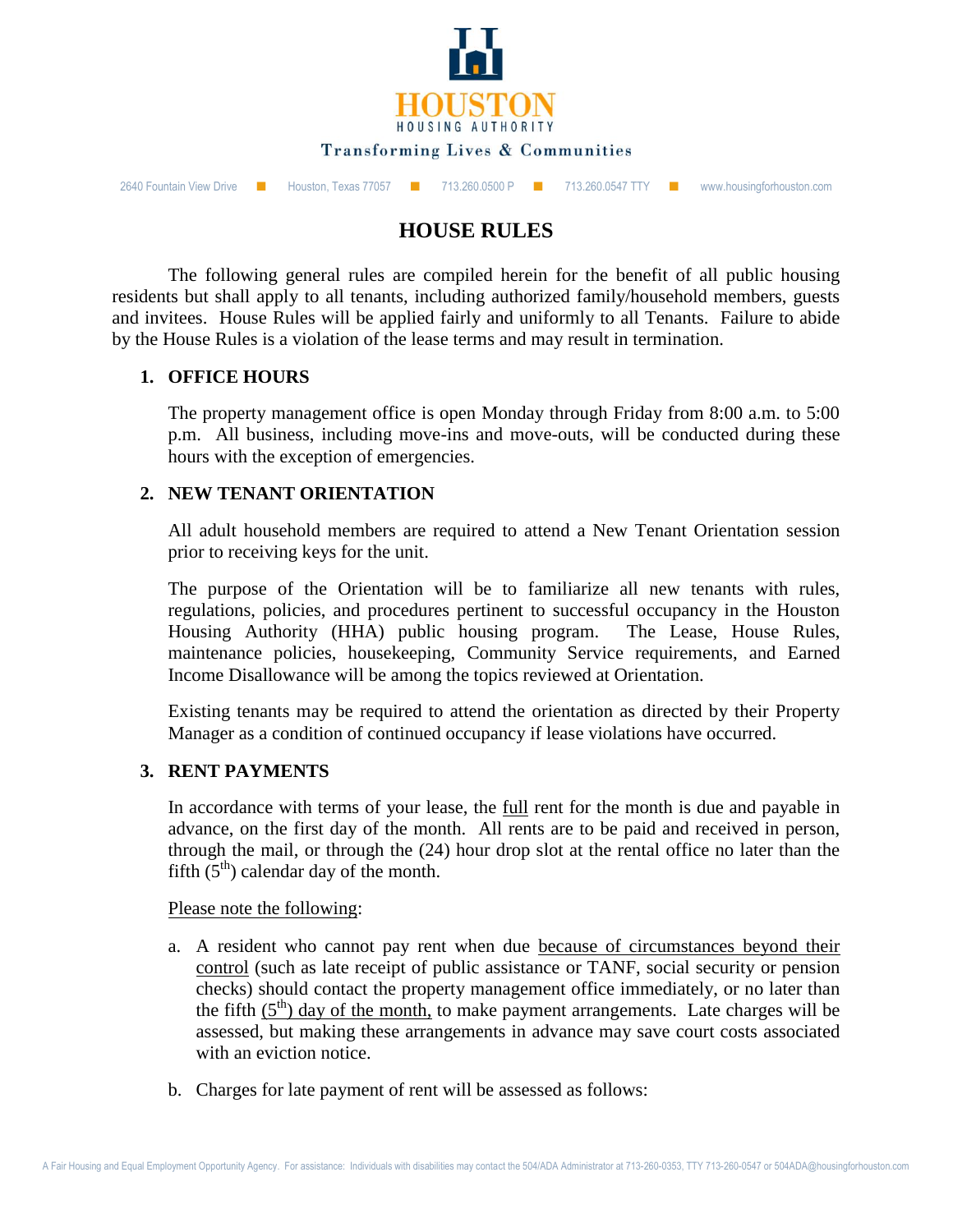- 1. If rent is not paid by the fifth  $(5<sup>th</sup>)$  day of the month, a charge of \$15.00 will be assessed.
- 2. Tenants who have not paid their rent by the fifth  $(5<sup>th</sup>)$  day of the month will receive a Notice of Termination of Tenancy. If no response is received by the end of the "notice" period, it will be necessary to file an action for possession of the premises in Court. Additional charges will be assessed to cover the court and constable fees involved in the process.
- 3. Delinquency charges will not be assessed on account balance for anything other than rent.
- c. In the event of an eviction for non-payment of rent and/or other charges due, no payment may be accepted by the HHA or property management for charges due (including rent, late fees, maintenance charges, etc.) except when payment is for charges in full. **Partial payments will NOT be accepted**. Payment must be by a certified check or money order ONLY.
- d. No third-party checks will be accepted at any time.
- e. A returned check charge of \$25.00 will be assessed for any check received as payment of rent and/or other charges that is returned unpaid due to insufficient funds or for any other related reason. If such occurs, the property management will no longer accept checks from that resident and future payments must be certified check or money order only.

# **4. NOISE AND CONDUCT**

- a. Tenant shall not engage in any activity that endangers Tenant or others.
- b. Tenant shall not make or allow any excessive noise on the premises nor permit any actions that will interfere with the rights, comforts, and conveniences of other persons. Tenant shall refrain from playing musical instruments, television sets, stereos, radios, computers, and other mechanical, electronic, or entertainment equipment at a volume likely to disturb other persons. Tenant acknowledges that a tolerable volume during normal daytime and early evening hours may not be considered a tolerable volume during late night or early morning hours and will adjust volume accordingly so as not to disturb neighbors or other persons. **Quiet hours are between 10:00 p.m. and 7:00 a.m.**
- c. Tenant also acknowledges that Tenant lives in a community within close proximity of neighbors, and shall accept as reasonable and normal typical sounds including but not limited to noises generated by the use of plumbing, fans, closet and cabinet doors, etc. Tenant shall refrain, and shall ensure that Tenant's guests or minors likewise refrain, from activities and conduct inside and outside the premises (patios, balconies, common areas, parking areas, or recreational facilities) that are likely to annoy or disturb other persons. Tenant shall refrain from creating, or allowing to be created, any noise or activity that is disturbing (loitering, partying, louse conversations, etc.) to other tenants or neighbors, including but not limited to loitering, partying, or loud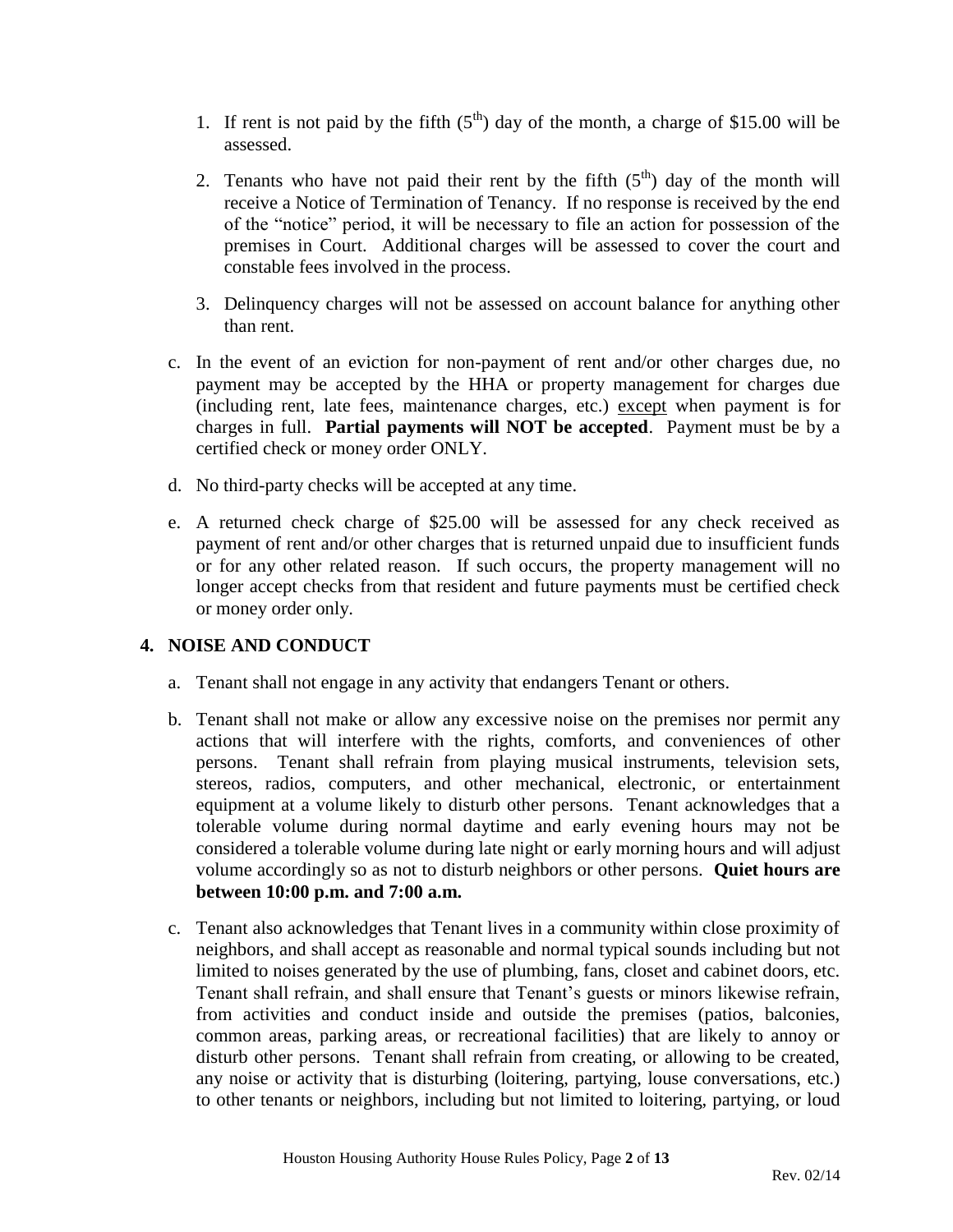conversations. Consumption of alcoholic beverages in common areas is prohibited.

- d. All children on the premises must be supervised by a responsible adult at all time. Parking lots, carports, and laundry areas are not play areas and as such, children shall not be allowed to play in these areas. Parents or guardians shall take care that toys or other objects are not left in public areas or walkways and do not otherwise create a safety hazard.
- e. Vandalism and/or destruction of plants, gardening equipment, or property of the HHA, neighboring properties, or public property is prohibited. The HHA has a zerotolerance policy for any vandalism, graffiti, and/or malicious damage done to HHA property. Tenant and tenant's guests or minors who engage in the above will be prosecuted, and the Lease and any related rental subsidy may be terminated. In addition, Tenant shall pay to the HHA any costs associated with repairing damage to the property.
- f. Play Areas are reserved for residents only. Children under the age of seven (7) must be accompanied by an adult. It will be the responsibility of each parent to supervise their child(ren). The HHA and property management will not be responsible for accidents. No glass containers of any kind are permitted in the play area in addition to no alcoholic beverages. There shall be no loud music or profane music; no shoving, pushing, or fighting on the playground; no destruction of the playground equipment; and all trash and debris must be discarded in proper bins. Tenant is required to abide by any additional rules and/or regulations set forth by the property.

# **5. SAFETY & SECURITY**

- a. Security is the responsibility of each Tenant. The HHA and the property management company assumes no responsibility or liability, unless otherwise provided by law, for Tenant's safety and security, or for injury or damage caused by criminal acts of other persons.
- b. All HHA dwelling units have locks on exterior doors. It is the Tenant's responsibility to ensure that locks are secured upon exiting the premises, and to notify maintenance if any lock is not functioning properly. The property management and the HHA will not be responsible for articles missing from the apartment. When leaving for an extended period (more than 14 calendar days), Tenant shall notify the property, in writing, as to the length of the Tenant's absence and contact information.
- c. Tenants are **not** permitted to have their own locks on any doors (inside or outside). The HHA and property management **must** be able to gain access for routine maintenance, inspection purposes, and in the event of any emergency. Use of personal locks is grounds for lease termination.
- d. Tenant shall not smoke inside the unit. Tenant shall not store gasoline, combustibles, or other hazardous materials in the unit. Tenant shall check that all appliances are turned off prior to leaving the premises.
- e. Charcoal barbecues and gas grills are permitted on the properties but must be ten (10)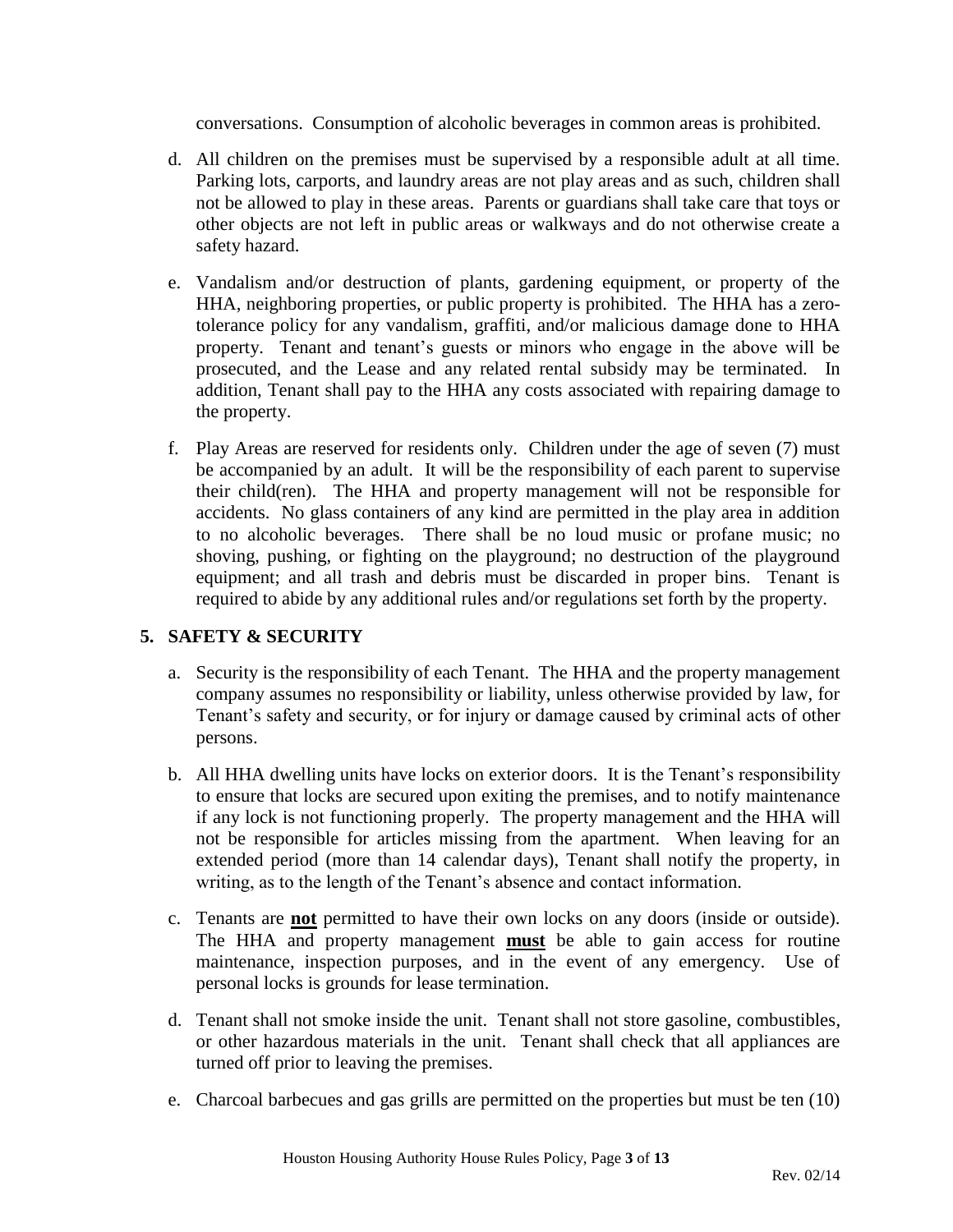feet or further from the building to avoid being a fire hazard or nuisance.

f. Tenant shall not place, store, leave unattended, or discard bicycles, strollers, toys, wagons, shopping carts, furniture, clothing, brooms, mops, garbage cans, wood, newspapers, or any other item in the common areas. Common areas include, but are not limited to, hallways, entrances, breezeways, sidewalks, stairways, garden areas, public meeting rooms, laundry rooms, water heater closets, and parking areas. If Tenant leaves items in the common areas, the property may remove these items and store or dispose of them at Tenant's expense.

### **6. VEHICLES & PARKING**

- a. Tenants and guest shall comply with the HHA's Parking & Towing Policy. Any vehicle parked in a property lot must have a valid parking permit displayed in accordance with the Parking & Towing Policy.
- b. Tenants, household members, and guests are prohibited from parking in the following areas:
	- 1. Fire Hydrants: Spaces are marked off with red paint and signs.
	- 2. Handicapped Parking: Spaces are marked off and lines, generally in blue, with signage indicating the space is reserved for handicapped parking only. Any vehicle parked in Handicapped Parking must clearly display registered/licenses handicap sticker/plates/signage.
	- 3. Trash Containers: Spaces are marked with red paint. Do not park in front of containers. Garbage cannot be collected if the truck cannot gain access.
- c. Tenants shall not keep vehicles on the property unless they are properly licensed, registered, and in an operable condition. Any vehicles which do not display current licenses and/or which are in an inoperable condition (flat tires, broken windows, leaking fluids, etc.) will be towed at the vehicle owner's expense.
- d. All powered cycles of any type, size, style, or model must be parking in a designated parking area only. No parking on lawns or on sidewalks.
- e. All guests must park on the street or in designated guest spaces. Any vehicle improperly parked or blocking another vehicle, or blocking an emergency vehicle access lane ("fire lane"), will be immediately ticketed and/or towed away at vehicle owner's expense. The HHA or property management is under no obligation to warn the owners or drivers of improperly parked vehicles prior to ticketing and/or towing.
- f. Repairing any vehicle, washing any vehicle, and/or storing an inoperable vehicle shall not be permitted on the property. Grocery store shopping carts shall not be stored or left on or near the property. Removal and towing fees may be charged to Tenants who do not comply with the above.
- g. The parking areas are not play areas, and adult tenants must make sure that children under their care do not use the parking areas as a play area. No cycling,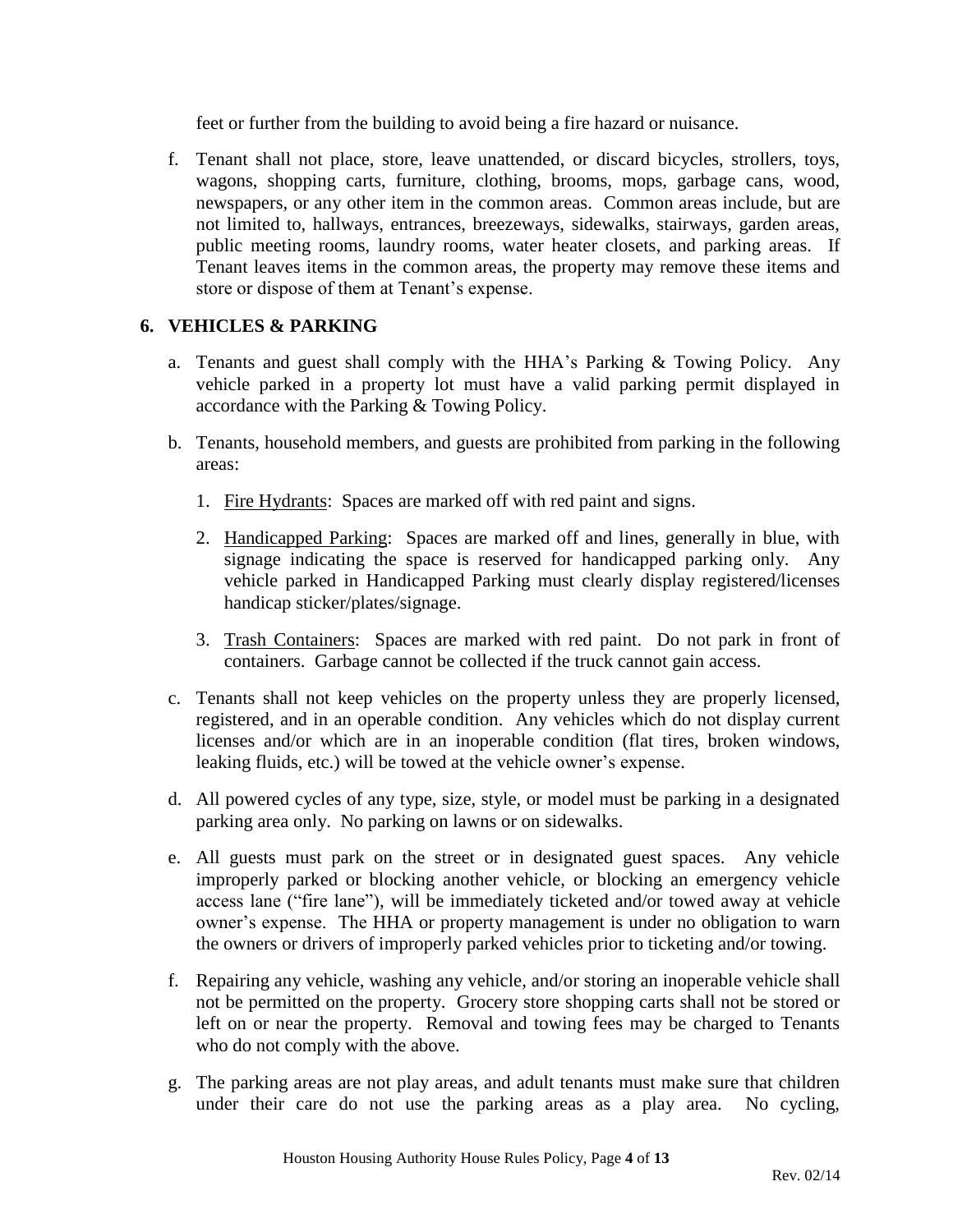skateboarding, roller-skating, in-line skating, or other recreational or play activities will be permitted in parking areas.

### **7. PRIVACY OF APARTMENTS**

HHA officials and property management will not enter your apartment in your absence, except under the following conditions:

- a. In the event of an emergency, such as fire, water line break, electrical failure, or other instance that require immediate attention to protect lives and property, both yoursand that of your neighbors and other tenants.
- b. To enforce welfare checks.
- c. For security reasons by security personnel.
- d. To perform routine maintenance work you have requested. Maintenance shall leave a copy of completed work order in the unit.
- e. To check the premises at reasonable hours, when there is reason to believe the premises may have been abandoned.
- f. To perform preventive maintenance work where there is a published scheduled that has been provided to the tenant (i.e.: filter changes, fire extinguishers, etc.).
- g. For regularly scheduled housekeeping inspections, to ensure that you are maintaining at least minimum standards in the apartment. (General notice will be given in advance.)
- h. For Special Inspections as needed. (General notice will be given in advance.)
- i. In the event a law enforcement officer provides HHA's duly appointed representative with a copy of a warrant (search or arrest).

### **8. MAINTENANCE & REPAIRS**

### **For maintenance requests call your Property Management's Office**

### **Maintenance hours are Monday – Friday, 8:00 a.m. to 5:00 p.m.**

- a. Routine maintenance & repairs
	- 1. Tenant is expected to keep clean and in good working order all appliances within the premises, and to report any needed repairs. Tenant shall make repair requests as soon after the defect is noted as is practical. Failure to report maintenance items may result in charges to Tenant and lease violations.
	- 2. Tenants should **NOT** approach maintenance staff and direct them or assign tasks; all requests must be directed to property management.
	- 3. Tenant shall not use drain cleaners of any kind, other than common household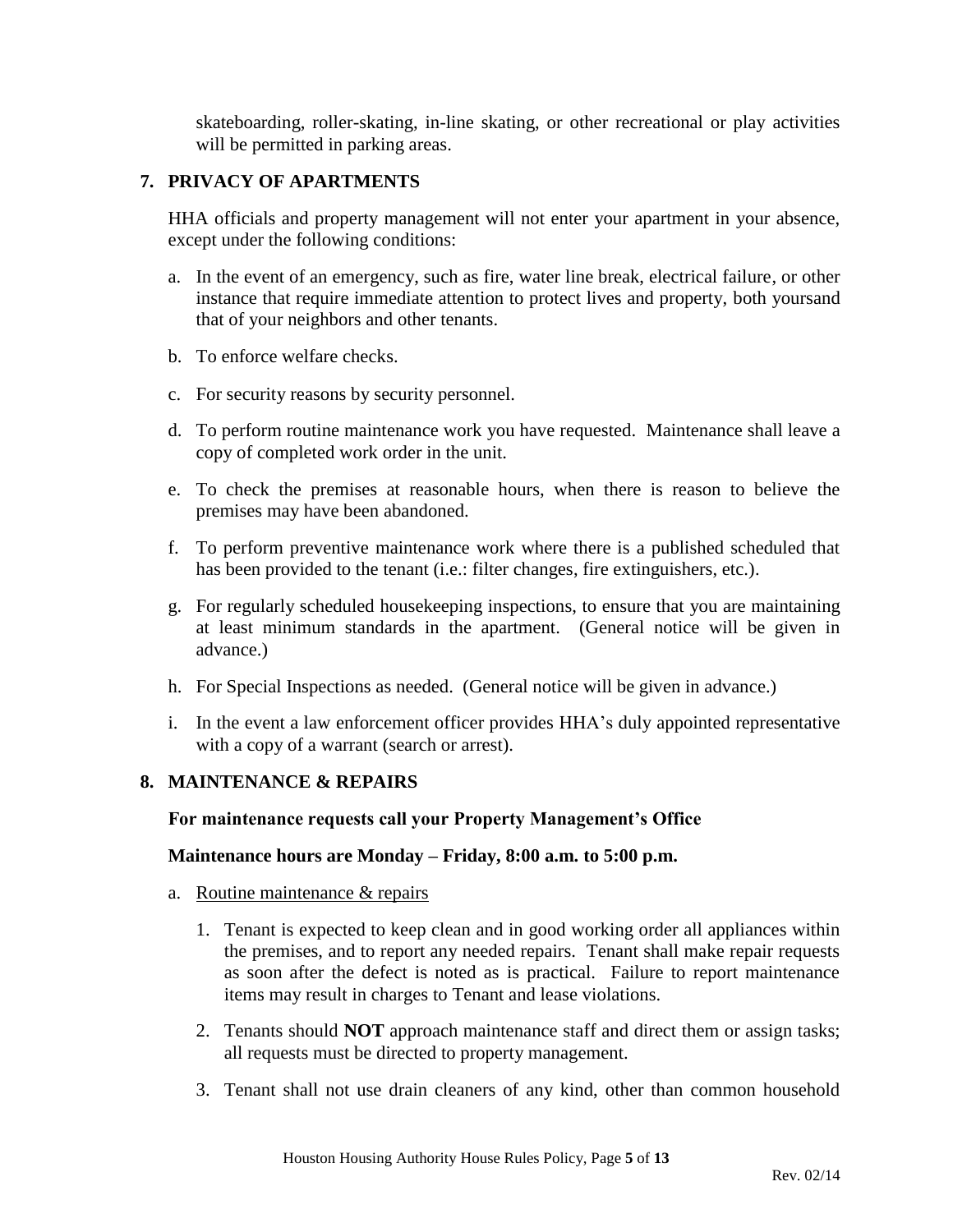bleach. Tenant is responsible for plumbing costs associated with hair, food, foreign objects found in drains and plumbing. It is the Tenant's responsibility to report slow drains to maintenance. Property management personnel shall make arrangement for plumbing repairs. Tub enclosures and shower stalls are to be cleaned with non-abrasive cleaners.

- b. Emergency maintenance & repairs
	- 1. Emergencies such as fire or other life threatening conditions **CALL 911**. Do not call the office or maintenance to assist in these situations; **CALL 911** and then report to the property management.
	- 2. **CALLS FOR EMERGENCY MAINTENANCE WORK CAN BE MADE AT**  ANY TIME (day, night, weekends, holidays). An employee will be available to respond to true emergencies at all hours.
	- 3. After hour emergencies will be handled by an answering service. It is necessary to provide your name, apartment number, type of emergency, and contact number.
	- 4. The following types of work will be treated as an **EMERGENCY**:
		- a. Air conditioning or cooling problems in the summer.
		- b. Heating system problems in the winter.
		- c. Sewer stoppages affecting all toilets (not just a backed-up sink or hand basin).
		- d. Breaks in water lines, or major water leaks.
		- e. Electrical failures (affecting more than just a single lighting circuit).
		- f. Lock-out (resident will be billed the current charge for responding after hours). Doors will not be unlocked for any person under 18 years of age or for a person not listed on the lease. Proper identification must be provided at the time of emergency response. Under no circumstance will locks other than those provided by the HHA be allowed on exterior or interior doors.
		- g. Broken windows that present safety hazards. The glass may not be replaced, but the area will be secured.

### **9. SPECIAL EXTERMINATION SERVICES**

Normally you will not have problems with cockroaches, fleas, ticks, ants and other pests if you follow good sanitation practices. However, in the event your unit becomes infested, the HHA will spray it for you. Please note the following:

- a. Routine Pest Control is scheduled monthly. (General notice will be given in advance.)
- b. If you need extermination services, call property management.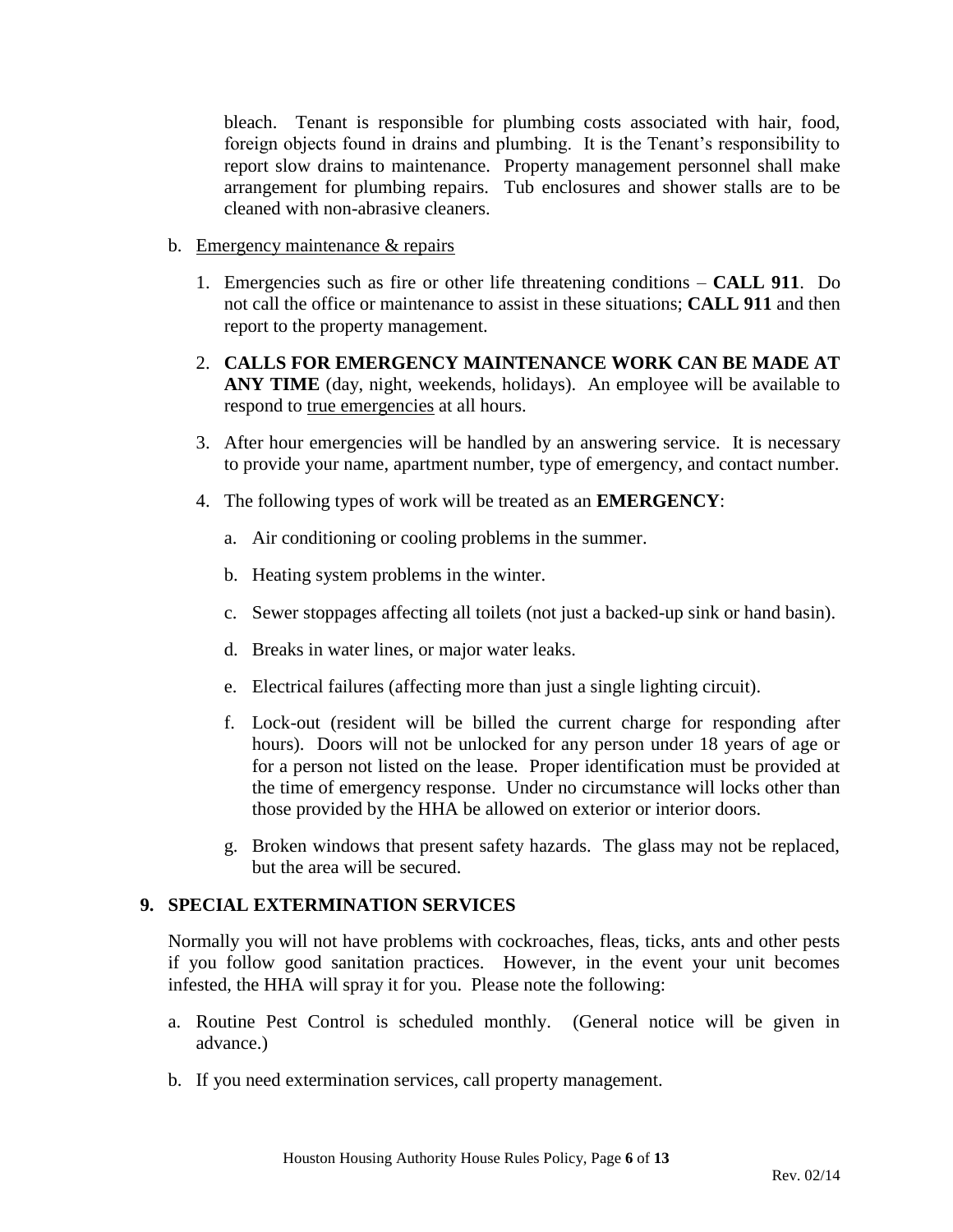- c. For trees, shrubs, and weeds in the public areas that have become infested, please contact property management.
- d. If you suspect that there are bed bugs in or around your home, please contact property management **immediately**.

### **10. GROUNDS MAINTENANCE & SANITATION**

- a. Tenant shall keep the premises, as well as areas immediately adjacent to the premises, clean, sanitary, and free from objectionable odors. Tenant shall ensure that trash or other materials are not stored or permitted to accumulate so as to be unsightly, cause a nuisance or hazard, or be in violation of any health, fire, or safety regulation. Tenant shall be responsible, at Tenant's sole expense, for hauling to the dump those items too large to fit in the trash containers.
- b. Tenants shall not feed, nor leave food or seeds out for wild birds, wild or domestic animals, either outside the premises or in the common areas. This practice attracts rodents, creates bird and animal droppings, and results in unsafe and unsanitary living conditions. Leaving any materials in any manner that will attract such animals onto the property shall be prohibited.
- c. Tenant shall refrain from storing or disposing of any combustible or hazardous materials in or about the unit, trash containers, dumpsters, storm drains, or sewer or drain lines.
- d. Tenant shall not use window, ledge, balcony, patio, yard, or any common area, as a place to store or hang to dry items including but not limited to laundry, rugs, and mops. Tenants shall refrain from shaking clothing, rugs, and similar items from any windows or balconies.
- e. Tenant shall ensure that furniture is kept inside the unit and that unsightly items are kept out of view. Yard areas, patios, porches and/or balconies may have furniture designed for outdoor use. Planters placed on balconies shall have appropriate trays, so that water from planters does not run onto unit below.
- f. Tenants may NOT store items such as old furniture, car or truck parts or tires, used appliances, or items that constitute a fire hazard or threat to health and/or safety in or near patios, entry doors, or yard areas.
- g. Tenant shall make all efforts to prevent and/or eliminate mold or mildew as part of Tenant's normal cleaning routine. If, after following a normal and thorough cleaning routine, mold and mildew growth seems to be abnormal or difficult to control, Tenant shall report these circumstances to property management in writing, and request that maintenance access and treat any abnormal mold or mildew.
- h. Tenants are requested not to ride bicycles, walk or run through plantings or flowerbeds; use sidewalks. Tenants are responsible for their children. Children are not to dig holes, scatter rocks, or otherwise disturb lawns, shrubbery, trees, or sprinkler systems. In addition, it is the responsibility of tenants to report to the office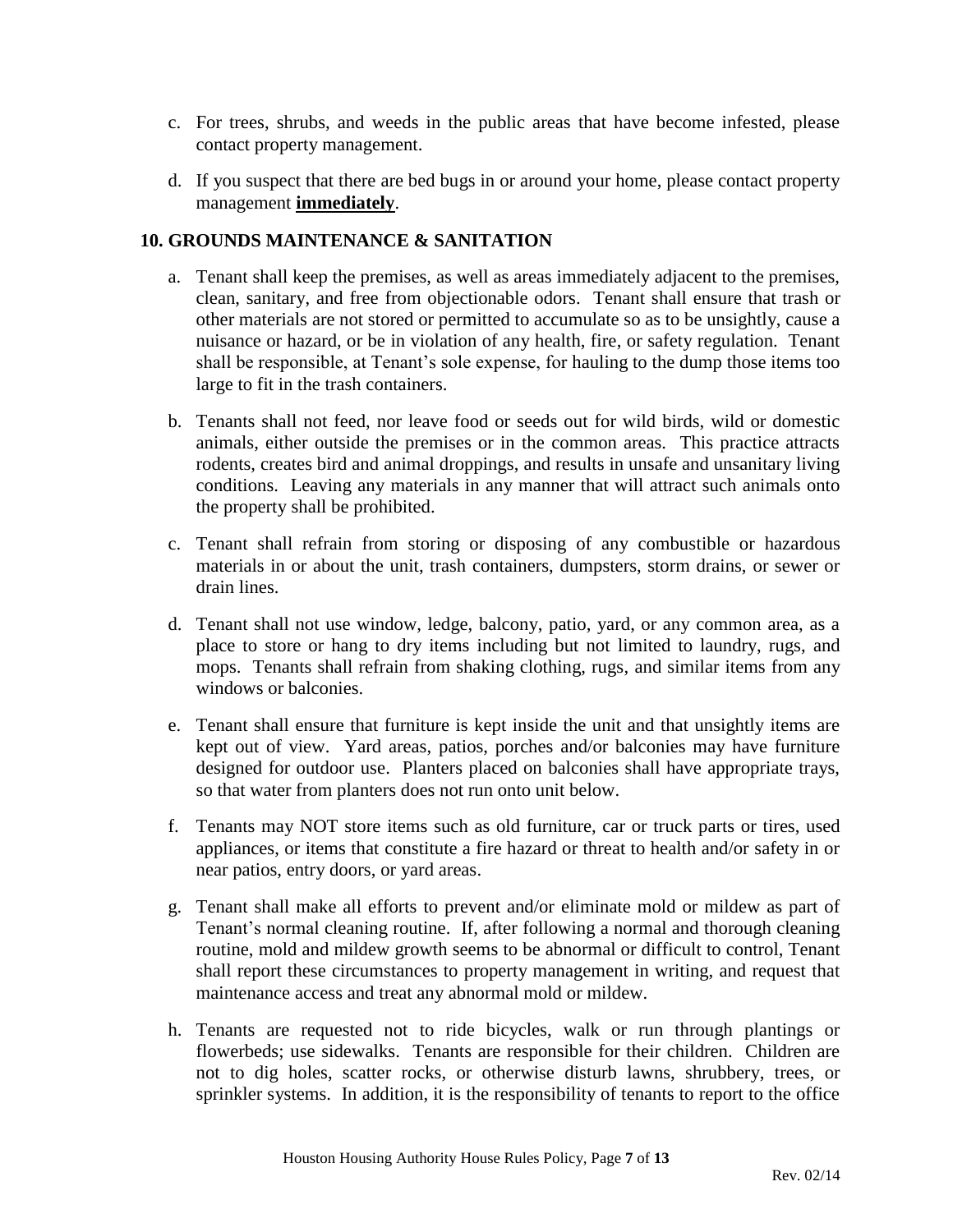any destruction by other tenants and their families or guests.

- i. Please do not place storage boxes, toys, barbecues, etc. over sprinkler heads. This keeps the sprinkler from covering the lawn area it is designed to serve.
- j. It is the Tenant's responsibility to take rubbish and garbage to the containers, dumpsters, etc. Only garbage and trash should be placed in the containers. Do not allow children to play inside the dumpsters.

# **11. CHARGES FOR SPECIAL SERVICES OR CHARGES DUE TO DAMAGE FROM TENANT ABUSE OR NEGLECT**

You will not be charged for maintenance or damage due to normal wear and tear on your unit. However, in some situations you will be required to pay the charges for material and labor for special services rendered to you, or for damage, repair, or the cost of missing items. You are not authorized to have any HHA property or equipment repaired by an outside vendor.

The following charges will be levied for special services which are not a part of regular, routine maintenance and operations:

- a. Hauling Charges. If you permit old furniture, appliances, junk, trash, debris to accumulate in your unit or in the area surrounding the unit, and if it becomes necessary for the property to remove such material (after giving reasonable notice), then the property will charge the actual cost of removing such material. Tenants moving out and leaving old furniture, appliances, junk, or trash, are subject to the hauling charge at the time the unit is vacated.
- b. Charge for Damage by Tenant(s), Household Members, Guests or Other Persons Under the Tenant's Control. Such charges will be made in accordance with the list of current charges for service/maintenance as posted in the office management office.
- c. Cost of Damages Done by Third (or Unknown) Parties. Tenants will be charged for damages to the dwelling by third or unknown parties (such as break-ins, broken windows, etc.).

# **12. DECORATING RESTRICTIONS**

- a. No structural alterations are permitted or any cosmetic alterations that compromise the basic design feature of the HHA property.
- b. Tenant may decorate the interior of the unit with Tenant's own drapes or blinds, provided that window treatments are of a neutral color, as seen from the exterior of the property, and that no curtain rods are installed other than those provided by the HHA. Tenant shall be responsible for maintaining HHA drapes and/or blinds. Tenant shall not use aluminum foil or other unsightly materials as a window covering.
- c. Tenant shall not install an air conditioner (window-mounted unit) without prior written permission from the HHA. Tenant may not install any antennas, including satellite dishes or mini-satellite dishes, upon either the interior or exterior of the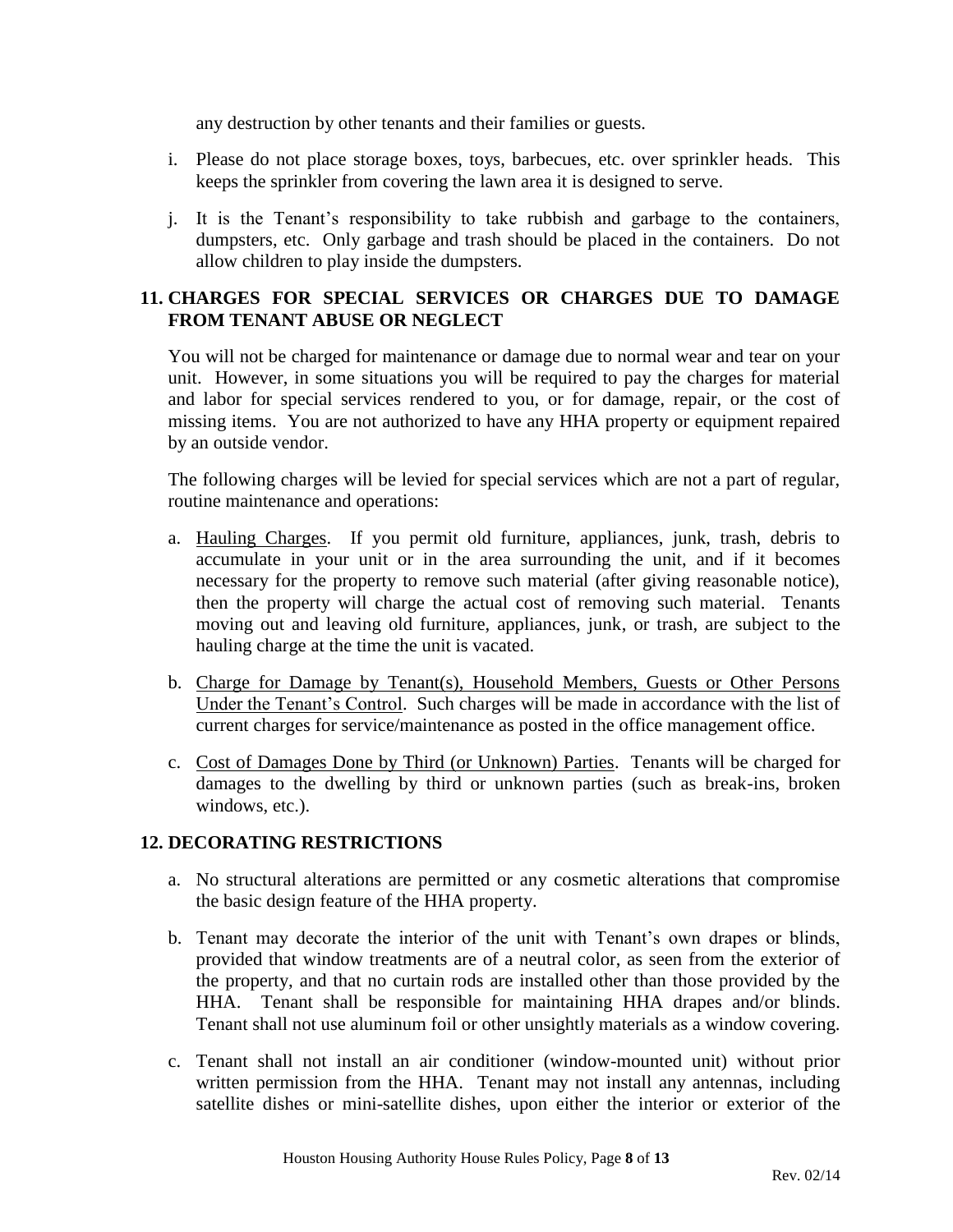premises or common areas, including windows and balconies, without prior written authorization from the HHA.

- d. Tenant may use small picture hanger nails, but may not use items including but not limited to glue, large nails, adhesive tape or stickers on any walls or surfaces. Tenant may decorate with carpeting or rugs that are not attached or glued to the floor. Tenant may not use contact paper or wallpaper. Painting of the unit is not permissible without prior written consent.
- e. No dishwashers, washing machines, or any other appliances that consume large quantities of water may be installed within the property. The only exception to this rule applies to properties designed to accommodate these types of appliances.
- f. Tenant shall not replace or alter any lock or doorknob in the unit. Deadbolts and/or keyed locks are prohibited on interior doors. Any lock that is changed without prior written permission shall be considered a structural alteration and a violation of the lease.

### **13. PET POLICY**

To keep dogs, cats, or other common household animals on the premises, refer to the HHA's Pet Policy. The HHA requires prior written consent and approval of a pet application, which will become a part of the Lease. No consent will be given to animals classified as dangerous, or snakes or other exotic animals that are not household pets. All state and local laws regarding curbing rules, anti-cruelty laws, animal control, and animal health shall be applicable to pet ownership by any Tenant.

### **14. GRIEVANCE POLICY**

Any disputes or complaints by a Tenant shall be resolved pursuant to the HHA's Grievance Policy, where applicable, and any amendments thereto that are in effect at the time such grievances arise, incorporated herein by reference.

### **15. TRANSFER DUE TO UNINHABITABLE UNIT**

Tenants of units which are rendered unsafe, unhealthful, or uninhabitable by reason of fire, water, or wind damage, etc. will be transferred to an appropriate sized apartment in the development whenever possible. Refer to the Lease for additional details.

### **16. RENTER'S INSURANCE**

Tenants are encouraged to purchase renter's insurance for coverage of household belonging in case of damage or destruction to the unit. The HHA insurance **does not** include coverage for loss or damage to tenants' possessions, or for negligence/damage caused by members of the household or guests. Renter's insurance is obtainable from most major insurance companies.

### **17. SPECIAL EVENTS AND COMMUNITY ROOMS**

a. Tenants planning special events that are conducted on the property but outside the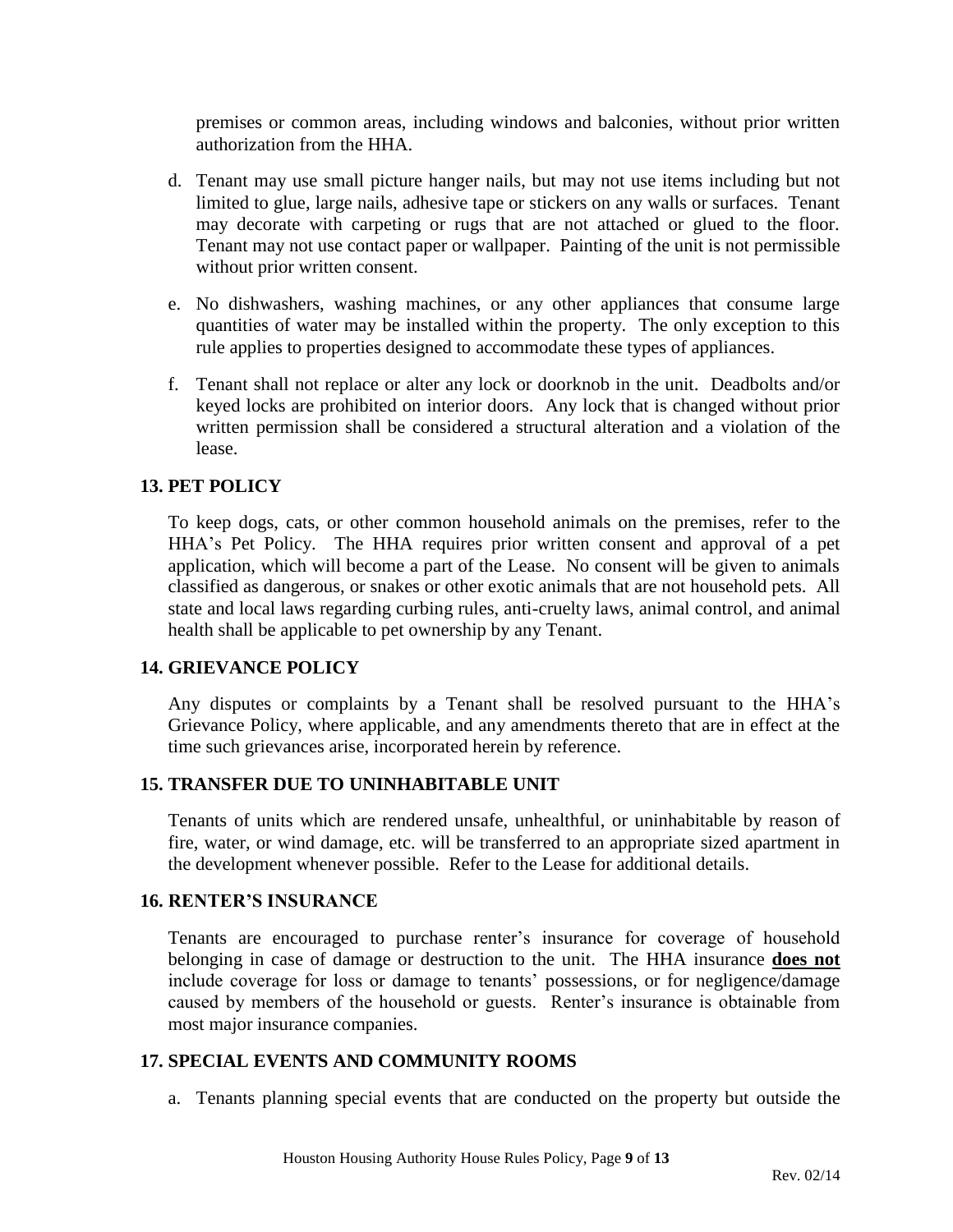dwelling unit require prior approval from the HHA and property management, and any equipment must be removed immediately after the event.

- b. If the development offers the availability of a community room for a tenant's special event, rules regarding the use, sign up, and access to the room will posted at the respective development and must be followed.
- c. To be eligible to use the community room for a special event, the tenants' account must be in good standing (no past due charges of any kind, no evictions pending, etc.).
- d. No alcoholic beverages are allowed.
- e. Tenants must follow all posted rules in Community Rooms that are open and available to all tenants.

# **18. INCLEMENT WEATHER**

During hurricane season it may be required or suggested that you leave your home for a period of time as the storm passes. The following will be the responsibility of the tenant:

- a. If a mandatory evacuation is declared for all tenants, you will be required to leave the premises and go to the designated community shelter.
- b. If it is suggested that all tenants should evacuate their homes because of the severity of the storm, then it will be the HHA's suggestion that you take that advice.
- c. It will be your responsibility to follow any and all instructions as provided by FEMA, and any other Federal, State, or Local government agency as to what preparations are needed.
- d. It will be your responsibility to have a prepared Hurricane/Disaster Supply Kit as instructed by the State, Red Cross, and all other government agencies. This kit should contain a supply of water, food (non-perishable), batteries, flashlight, first aid kit, all of your medicine, toiletries, radio, and, if applicable, your pet care items.

### **19. CHECKING OUT WHEN VACATING UNIT**

Rent is due in full for the month, even if notice to vacate has been given. You must give at least a thirty (30) day written notice of your intent to move out. Failure to give proper notice could result in additional charges to the resident. The resident is responsible for rent, damages, and other charges incurred until such time as they inform the Property Manager of their move, have vacated the unit, and have turned the keys in to the Property Manager.

- a. In order for the apartment to be properly checked out, you must have physically moved all possessions out of the apartment prior to turning in your keys.
- b. You **must** turn in your apartment keys within 24 hours after having vacated the apartment. **You will be charged rent until all of the keys are received**.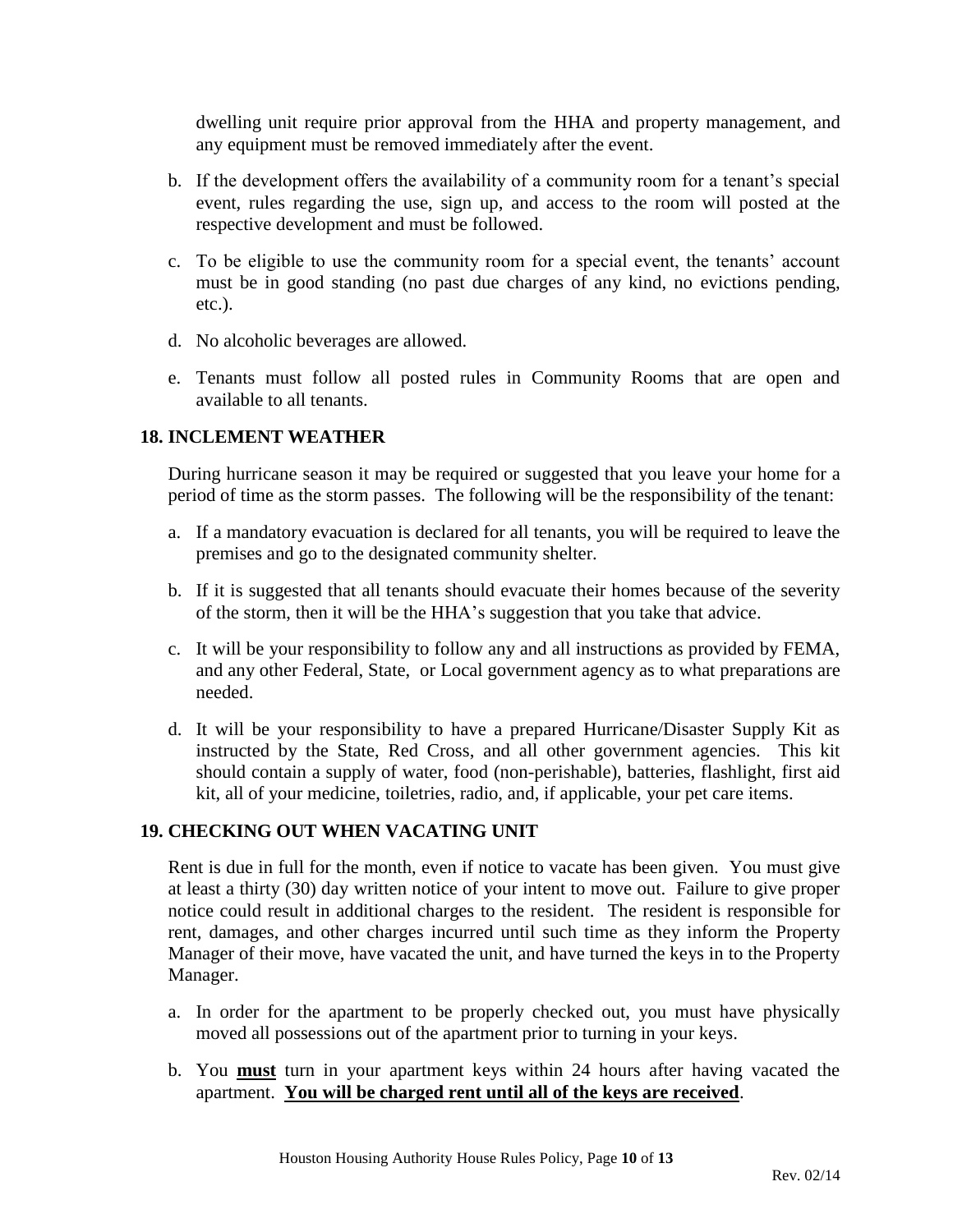- c. After your apartment is checked, and the cost of cleaning (if necessary) and any repairs for damage to the unit or equipment, or for missing items, is calculated, you will be refunded any amount due to you from the security deposit within thirty (30) days.
- d. If you cannot pay all charges due at move-out, ask for a payment arrangement to fully satisfy the debt over a reasonable length of time. This will save your credit rating from an unfavorable report. If you fail to pay or make arrangements to pay when moving out, the property management will send you a notice of the amount owed, indicating that if payment is not received within ten (10) days, the amount will be turned over to a Collection Agency.
- e. A collection fee will be charged to the resident for any debts owed to the HHA that are collected by a collection agency. This fee will equal the amount charged by the collection agency and will be in addition to the debt itself.

# **20. INSTRUCTION TO RESIDENTS ON WHAT TO DO WHEN VACATING**

As your lease requires, you agree to leave your apartment in a good and clean condition, as it was when you moved into it. The following is a checklist prepared by the HHA to assist you with your return of a good and clean apartment. It may also help you receive a refund of your security deposit.

- a. If you have painted any rooms of your unit, you will be charged for the labor and materials to repaint the apartment.
- b. All wall coverings (wallpaper, paneling, contact paper, mirrors, etc.) must be removed, including glue or paste, and the wall returned in good condition, free of holes or other blemishes. Any large holes, including holes from drapery rods or picture hooks, must be filled with appropriate material, and the wall left in good repair.
- c. No personal belongings should remain in the apartment. The apartment must be empty, free of hangers, garbage, boxes, newspapers, furnishings, etc.
- d. All cabinets must be empty and clean. If you installed shelf paper or contact paper, it must be removed.
- e. The refrigerator must have all food removed. It must be left clean, the freezer defrosted, the unit unplugged, and the door left open.
- f. All bathroom fixtures must be left clean including toilets, sinks, and bathtubs. The tile, vanity, mirror, and medicine cabinet must also be left clean.
- g. If you have removed the original light fixtures, switch plates, or receptacle plates to install your own personal ones, you must replace the original ones where they belong.
- h. Clean floors by vacuuming and mopping.
- i. Make sure all windows are clean and do not require washing.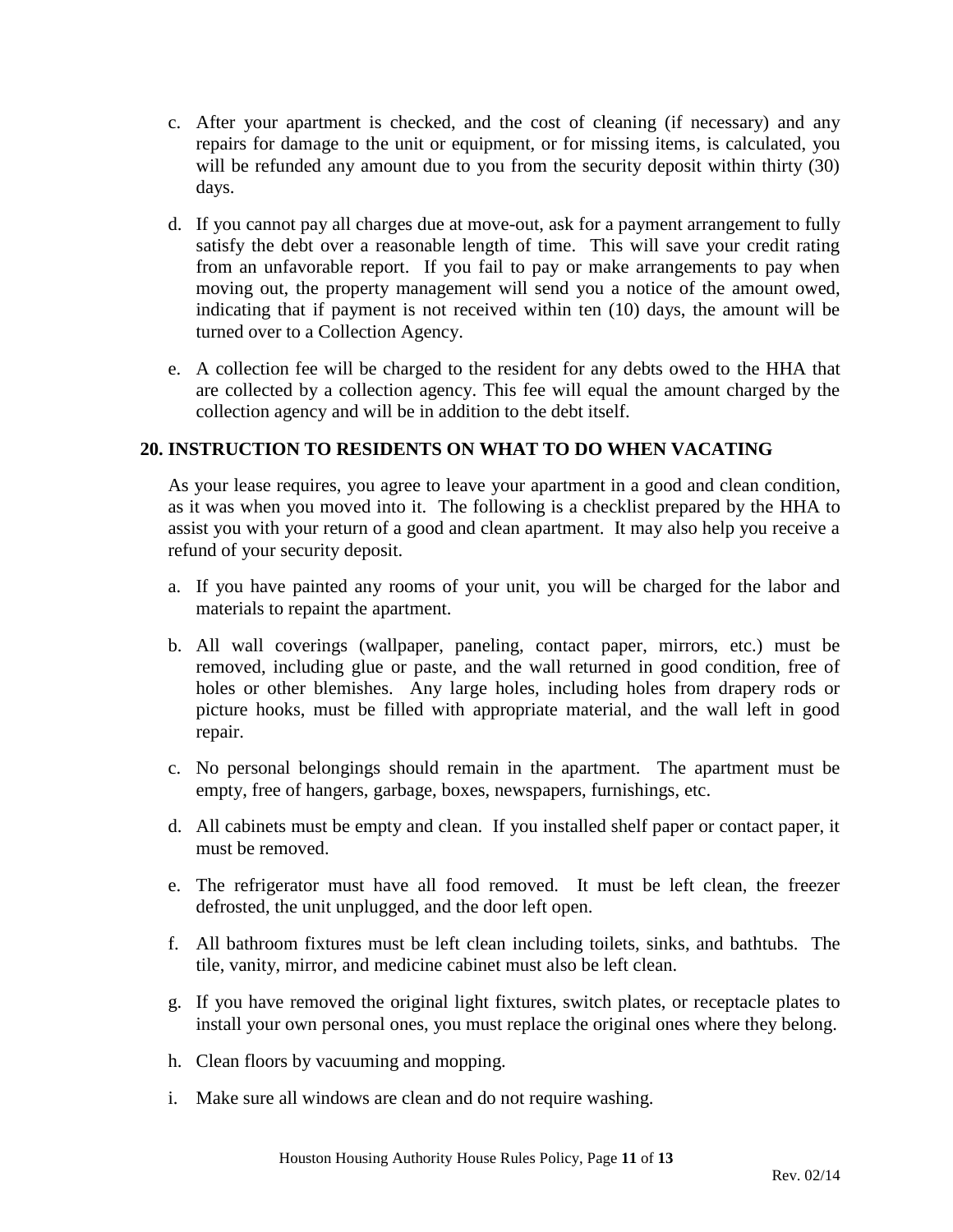- j. Vacuum or brush dirt from window sills, tracks of sliding window sashes, and tracks of sliding doors.
- k. Leave stove, oven, and broiler in clean condition; check burners on top and underneath; check top and side of oven, broiler, and drip pan in bottom of oven, etc.
- l. Wipe off all shelves and surfaces which can catch dust, and clean out all cabinets and drawers, making sure to remove any shelf paper, etc.
- m. Clean filters in kitchen exhaust fan; check and clean filters in air conditioner and/or heater or furnace.
- n. Check painted surfaces and wash off dirt, finger marks, etc.
- o. After giving your thirty (30) day notice and completing the Intent to Vacate Form in the property management's office, a move out inspection will be scheduled and you are required to turn in your keys at that time. If you are not able to be present at a move out inspection, the keys must be returned to the Property Manager within twenty-four (24) hours of the scheduled move-out.

# **21. ADDITIONAL RULES (ELDERLY COMMUNITIES ONLY)**

- a. There will no loitering in the lobby at any time. Entry way into the building must be clear for access at all time. The lobby is to be used for business purposes only. Business includes the following: Office business and waiting on transportation. Please do not stand around in the lobby and talk loudly. You may use the Activity/Community Room.
- b. Please do not open the front door for ANYONE. All residents entering the building should use the security system or your special code. Visitors should call your apartment by using the call box. All residents shall verify their phone number is in the system.
- c. Do not prop front or side door open at any time. This is for your protection. STAIR EXIT DOORS ARE NOT TO BE USED TO ENTER OR EXIT BUILDING UNLESS IT IS AN EMERGENCY.
- d. Tenants and/or guests are not permitted to use the fire escapes (stairs) exits, unless it is an emergency. Anyone caught using the fire escape will receive a violation immediately.
- e. Your personal code, your apartment keys, outside entry keys, and/or mailbox keys are not to be given to anyone unless they are your guardian that is listed on your file with office.
- f. There will be no Alcohol Beverages allowed in the lobby. NO ALCOHOL BEVERAGES IN ELEVATORS, STAIRWELLS, AND WASHING AREAS.
- g. The restrooms are for the convenience of the employees and visitors. Tenants may use them when they are in the community room and lounge area. Please do not put